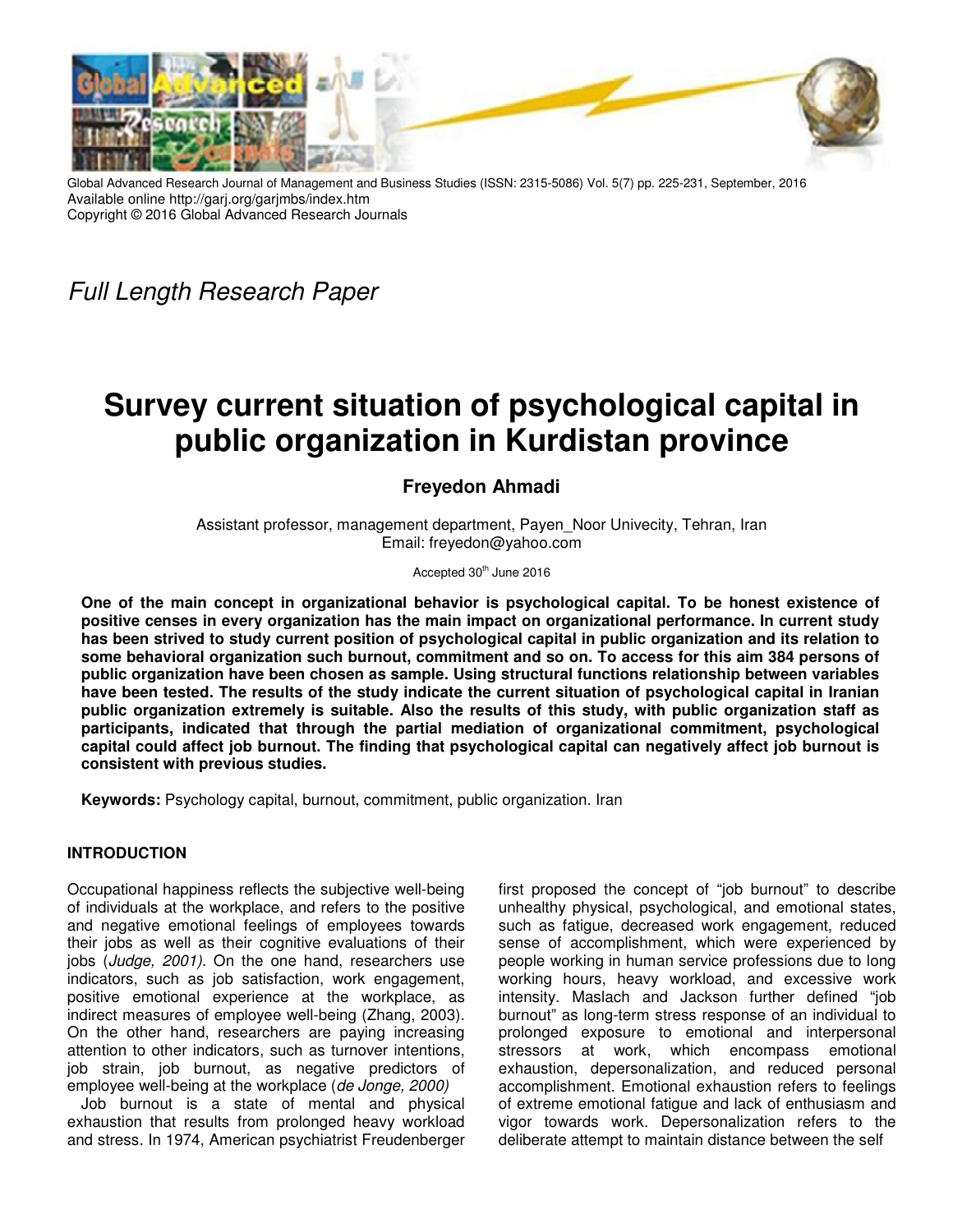and work as well as the exhibition of passive, indifferent, and cynical attitudes and emotions towards others at work. Reduced personal accomplishment is manifested in low sense of self-respect and in even more negative evaluation of work, inability to experience pleasure, satisfaction, and a sense of accomplishment associated with performing the job. From a compositional perspective, job burnout comprises emotional experiences and cognitive components. If an individual is not passionate for his or her job, has poor interpersonal relationships at work, and cannot find a sense of selfworth from performing his or her job, then the person will not experience happiness in his or her work. Therefore, we think that job burnout can serve as a strong negative measure of employee occupational happiness, and enhancing employee occupational happiness requires the reduction of job burnout. How can we reduce job burnout? This study focuses on both individual and organizational dimensions, namely, psychological capital and organizational commitment, in reducing job burnout.

In 2004, Luthans et al. proposed the concept of psychological capital within the framework of positive psychology and positive organizational behavior( Luthans,2004) They defined psychological capital as "a positive state of mind exhibited during the growth and development of an individual" that includes four core components of self-efficacy, optimism, resiliency, and hope. Self-efficacy refers to the confidence in being able to execute a task, ability to face challenges, and the will to succeed. An optimistic individual makes attributions for positive events and maintains a positive attitude towards the present and future. Resiliency refers to the ability to recover quickly, or even change and grow, from adversities, setbacks, and failures. Hope is the positive motivational state that helps in achieving the intended goals through various means.

Several studies in management have shown that psychological capital and its various dimensions can have positive effects on work performance and attitudes of both leaders and employees. For instance, Avey, Patera, and West showed that each of the four dimensions of psychological capital, i.e., self-efficacy, optimism, resiliency, and hope, is negatively correlated with employee absenteeism and turnover intentions (Avey, 2006). Luthans et al. conducted an empirical study of the relationship between psychological capital and job performance in 422 Chinese employees and found a positive correlation between the three positive mental states of hope, optimism, and resiliency, and the evaluation of work performance of these Chinese employees by their managers. Moreover, the positive correlation between psychological capital and work performance was even stronger, and psychological capital and employee performance-based pay were also positively correlated (Luthans, 2005). Currently, few studies have explored the relationship between

psychological capital and job burnout. Luthans et al. believed that psychological capital plays a pivotal role in the development of job burnout and that it may effectively reduce the extent of burnout. Using Chinese nurses as participants, Luo and Hao found preliminary evidence for the preventative effect of psychological capital on job burnout (Luo, 2010). In general, however, the body of research concerning the relationship between psychological capital and job burnout remains relatively small.

Organizational commitment refers to the attitude towards the organization. This attitude is a psychological bond in the relationship between an employee and the organization that affects the degree to which the individual identifies with the goals and values of the organization, exerts effort to achieve organizational goals, and desires to remain in the organization. The three-factor model of organizational commitment proposed by Meyer and Allen, which includes affective, continuance, and normative, has been well-received and supported by international studies. Affective commitment refers to the emotional attachment that employees feel towards their organization. Continuance commitment refers to the awareness of employees of the cost of losing their membership in the organization. Normative commitment refers to the level of consistency between the values of the individual and the organization or the sense of responsibility for the organization, which is shaped by the long-term influence of society on the sense of social responsibility of an individual. A large body of research supports the relationship between organizational commitment and job burnout. King and Sethi found that organizational commitment has a moderating effect on the relationship between stress and job burnout. Tan and Akhtar reported that when age, tenure, organizational level, and work perceptions of Chinese employees were controlled, organizational commitment had a significant effect on experienced burnout. Wright and Hobfoll further showed that organizational commitment has an effect on every dimension of job burnout (Wright, 2004). A significant correlation also exists between psychological capital and organizational commitment. Luthans and Jensen demonstrated a very strong positive correlation between the psychological capital and the assessment of the commitment of nurses to the mission, values, and goals of the hospital (Luthans,2005). In a study of 74 employees, Larson and Luthans reported a significant positive correlation between psychological capital and job satisfaction and organizational commitment. Zhong studied the influence of psychological capital on work performance and organizational commitment in the Chinese cultural context and found, after controlling for gender and age, all three positive mental states of hope, optimism, and resiliency, had a positive influence on employee work performance, organizational commitment, and organizational citizenship; hence, psychological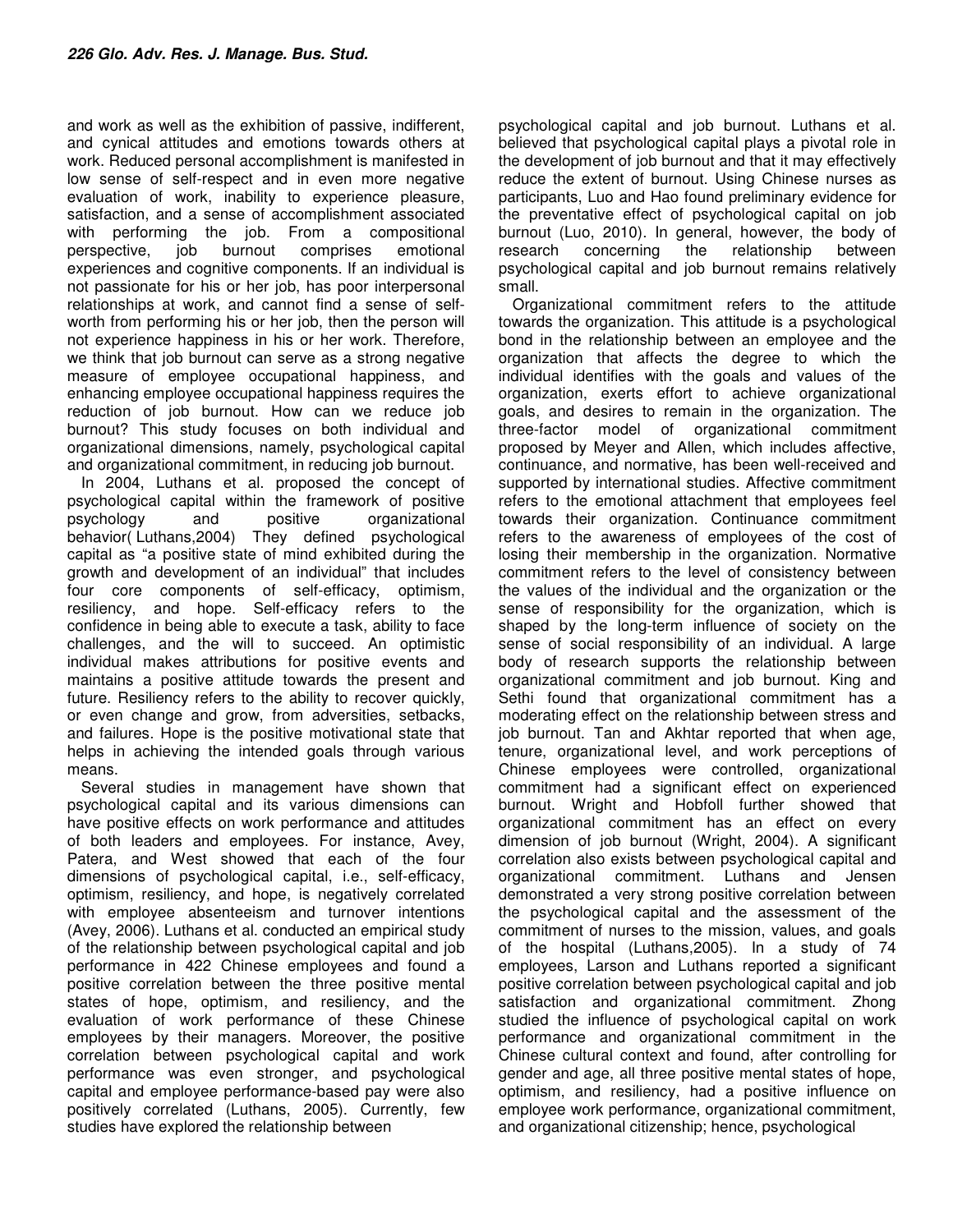capital, which is composed of hope, optimism, and resiliency of an employee, had a positive impact on work performance, organizational commitment, and organizational citizenship (Zhong,2007)

Psychological capital can be seen as an important human resource that has significant effects on organizational commitment and job burnout. Organizational commitment can affect job commitment because an employee who has a sense of belonging and commitment to the organization is unlikely to tire from the job, and this effect can be even more significant in collectivist cultures. While the relationship between any two of the three variables is relatively clear, the relationship of these three variables has not been explored. Nursing is a high risk, high pressure, and laborintensive profession, and thus, a high incidence of job burnout exists among nurses. A survey conducted in five countries, including the United States, revealed that job burnout is a very serious phenomenon within the nursing profession. Among the five countries surveyed, 40% of the nurses in four countries experienced job burnout. Nursing was also first in the job burnout profession ranking released in China in 2006. In the present study, we studied the relationship among psychological capital, organizational commitment, and job burnout in Chinese nurses.

## **METHODS**

#### **Participants and Procedure**

The participants comprised 384 people from four public organization in Iran, Kurdistan Province. Their ages ranged from 20 years to 59 years, with a mean of 34.23 years (SD = 3.60). At the time of the gathering of data, the guys had worked in public organizations from 6 to 220 months. The participants completed the questionnaire in a classroom environment. All participants signed informed consent forms before completing the measures. Participants were told they were engaging in a psychological investigation in which there were no correct or incorrect answers.

#### **Instruments**

#### **Psychological Capital Questionnaire**

The Psychological Capital Questionnaire (PCQ), developed by Luthans et al., is a 24-item self-report scale that includes four dimensions, namely, self-efficacy, optimism, resiliency, and hope (Luthans, 2006). The items are rated from 1 (strongly disagree) to 6 (strongly agree). Some of the items are "I usually take stressful things at work in stride" and "I always look on the bright side of things regarding my job." Scale scores are the

sum of items with reverse coding of relevant items. In this study, the Cronbach's alpha coefficient for the PCQ was 0.846.

#### **Maslach Burnout Inventory-General Survey**

The Maslach Burnout Inventory-General Survey (MBI-GS), developed by Maslach, is a 15-item self-report measure of job burnout that includes three dimensions, namely, emotional exhaustion, depersonalization, and reduced personal accomplishment. The items are rated from 1 (never) to 7 (every day). Some items are "I have become less enthusiastic about my work," and "I have become more cynical about whether my work contributes anything." In this study, the Cronbach's alpha coefficient for the MBI-GS was 0.884.

#### **Organizational Commitment Scale**

The Organizational Commitment Scale (OCS), developed by Allen and Meyer, comprises 18 items and three dimensions, namely, affective, normative, and continuance. The items are rated from 1 (strongly disagree) to 6 (strongly agree). Some items are "I am very happy being a member of this organization," "I worry about the loss of investments I have made in this organization," and "I feel that I owe this organization quite a bit because of what it has done for me." Scale scores are the sum of items with reverse coding of relevant items. In this study, the Cronbach's alpha coefficient for the OCS was 0.891.

#### **Data Analysis**

The mediation test is emphasized because we aimed to explore the trilateral relations among psychological capital, organizational commitment, and job burnout. Let X, M, and Y be the independent, mediating, and dependent variables, respectively, and let  $Y=cX_+$  e1, M=aX+e2, Y=c'X+BM+e3. The mediation effect is an indirect effect, in which the effect of independent variable on dependent variable goes through a mediator, which can be operationalized as a×b not equal to zero. The commonly employed method for examining the statistical significance of a mediation effect is the Sobel test, which involves computing the ratio of a×b to its estimated standard error (Z= ab/a2s2b+b2s2a---------√). However, a Sobel test requires that a×b follows a normal distribution; otherwise, statistical efficacy would be reduced. The bootstrap test implemented by Preacher and Hayes tested the null hypothesis a×b=0 in another way. This test takes sample size N and draws substitute N values of (X, M, Y) to create a new sample. If the option is repeated, for example, 1000 times, then 1000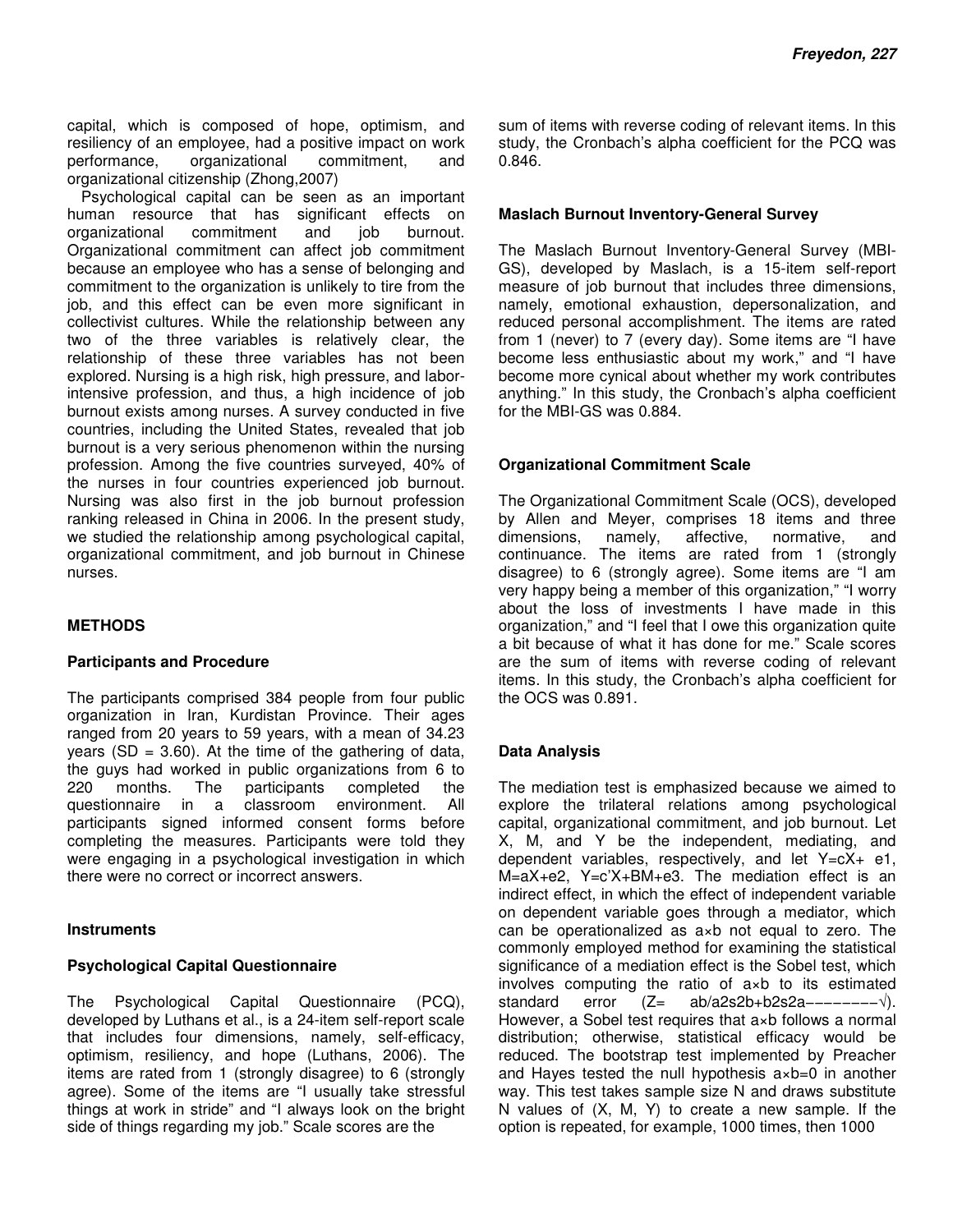**Table 1.** shows all the latent variables, namely, psychological capital, organizational commitment, and job burnout, significantly correlated each other.

|                           | M     | SD    |         |         |  |
|---------------------------|-------|-------|---------|---------|--|
| psychological capita      | 97.5  | 15.41 |         |         |  |
| organizational commitment | 60.36 | 9.59  | 0.47    |         |  |
| iob<br>burnout<br>J.      | 33.03 | 13.45 | $-0.58$ | $-0.37$ |  |

Note: **\*** , P<0.05, **\*\***, P<0.01



estimations of a×b can be calculated. The bootstrap test relies on 95% confidence intervals from the empirical distribution of a×b estimates.

In the current study, psychological capital, organizational commitment, and job burnout were regarded as latent variables, and thus, a two-step procedure introduced by Anderson and Gerbing was adapted to analyze the mediation effect. First, the measurement model was tested to assess the extent to which each of the three latent variables was represented by its indicators. If the confirmatory measurement model were acceptable, then the maximum likelihood estimation would be used to test the structural model in the AMOS 17.0 program. The following four indices were used to evaluate the quality of the fit of the model: (a) Chi square statistic  $(x^2)$ , (b) the Standardized Root Mean Square Residual (SRMR), (c) the Root Mean Square Error of Approximation (RMSEA), and (d) the Comparative Fit Index (CFI). A model was considered to have a good fit if all the path coefficients were significant at the level of

0.05, the SRMR was below 0.08, the RMSEA was below 0.08, and the CFI was 0.95 or higher.

Based on above, the bootstrap test and structural equation modelling were both used to test the mediation effect.

#### **RESULTS**

#### **Measurement Model**

Confirmatory factor analysis was used to examine whether the measurement model adequately fit the sample data. The measurement model included 3 latent constructs and 10 observed variables. The results indicated that the measurement model fit the data very well. For psychological capital:  $\chi^2$  (239, N=473) =592.07, p<0.001; RMSEA=0.056; SRMR=0.076; and CFI=0.968.  $\overline{F}$ or organizational commitment:  $\chi^2$  (128, N=473) =324.85,  $p<0.001$ ; RMSEA=0.057; SRMR=0.048; and CFI = 0.951.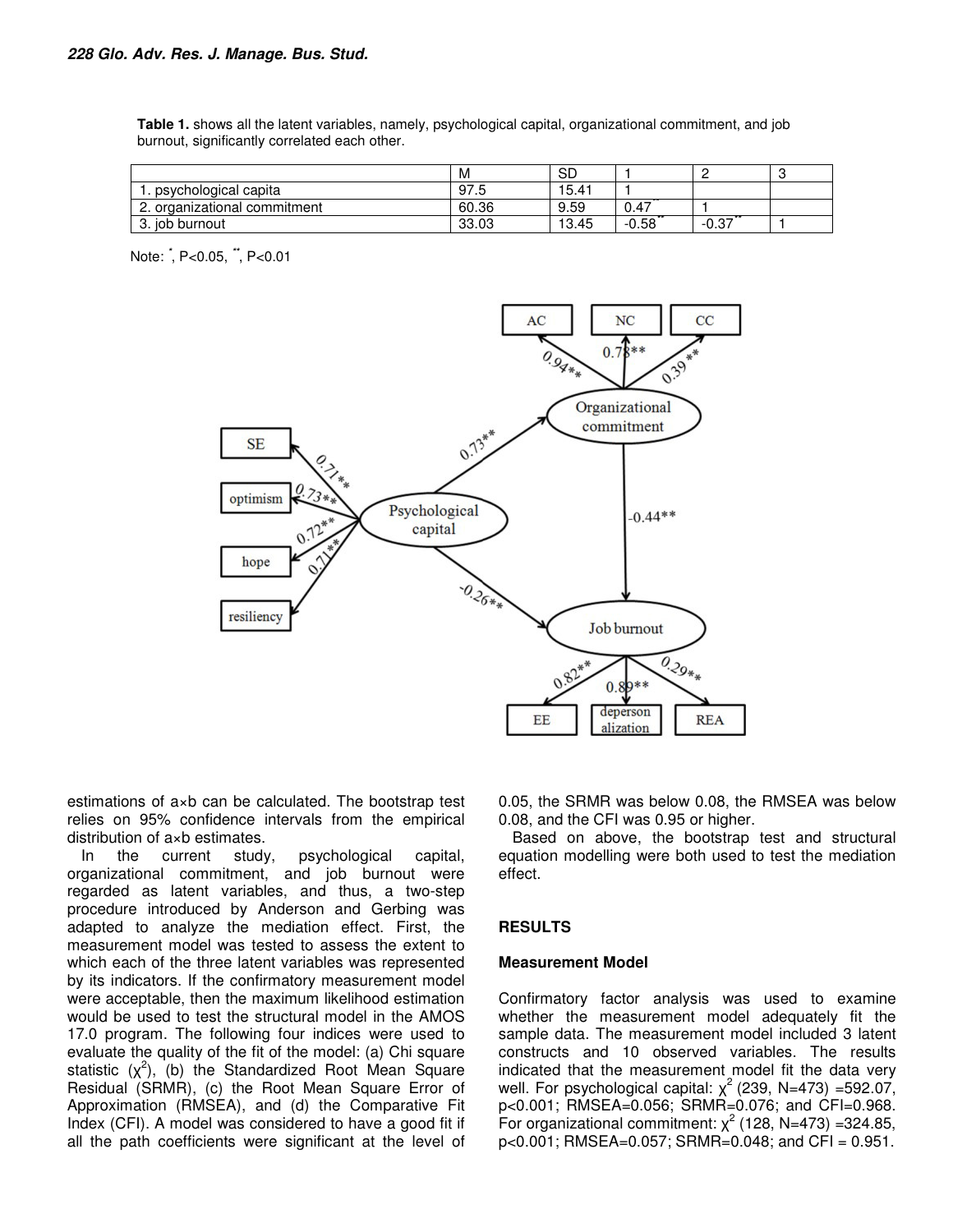| Model pathways                                              | Estimated effect         | 95% CI (Lower bonds) | 95% CI (Up bonds) |
|-------------------------------------------------------------|--------------------------|----------------------|-------------------|
| <b>Direct effect</b>                                        |                          |                      |                   |
| psychological capital→job burnout                           | $-0.262$ <sup>a</sup>    | $-0.428$             | $-0.106$          |
| psychological capital→organizational commitment             | $0.731^{4}$              | 0.652                | 0.799             |
| organizational commitment→job burnout                       | $-0.439^{\underline{a}}$ | $-0.596$             | $-0.273$          |
| Indirect effect                                             |                          |                      |                   |
| psychological capital→organizational commitment→job burnout | $-0.321$ <sup>a</sup>    | $-0.437$             | $-0.201$          |

**Table 2.** Direct and indirect effects and 95 % confidence intervals for the final model.

<sup>a</sup> Empirical 9

For job burnout:  $\chi^2$  (85, N=473) = 258.72, p<0.001; RMSEA=0.056; SRMR=0.066; and CFI=0.967. All the factor loadings for the indicators on the latent variables were significant (P<0.001), indicating that the measurement model is acceptable.

### **Correlation Analyses**

### **Structural Model and Bootstrap Test**

In the first step, the direct effect of the predictor (psychological capital) on the dependent variable (job burnout) in the absence of mediator (organizational commitment) was tested. The directly standardized path coefficient was significant, β=-0.60, p<0.001. After that, a partially mediated model (Model 1) that contained mediators (organizational commitment) and a direct path from psychological capital to job burnout was tested. The results showed that the model did not fit the data very well,  $\chi^2$  (23, N=473) =190.02, p<0.001; RMSEA=0.084; SRMR=0.102; and CFI=0.921. However, an examination of parameter estimates indicated that the standardized path coefficient from psychological capital to job burnout and organizational commitment and from organizational commitment to job burnout were all significant. Thus, according to the modification indices in the Model 1, Model 2 was created by adding the correlations of residual terms between self-efficacy and optimism, between emotional exhaustion and reduced personal accomplishment, and between continuance commitment and normative commitment. After adding the correlations of the residual terms, the final meditational model, shown in Figure 1, was analyzed. The final meditational model showed a good fit to the data:  $\chi^2$  (26, N=473) =94.68, p<0.001; RMSEA=0.054; SRMR=0.073; and CFI=0.966. Theoretically, the correlations of self-efficacy-optimism, emotional exhaustion-reduced personal accomplishment, and continuance commitment-normative commitment

were easy to explain, and we deemed that the final model was acceptable.

# **The final structural model (N = 310).**

Lastly, the mediating effect of organizational commitment between psychological capital and job burnout was tested by adopting the bootstrap estimation procedure with AMOS (a bootstrap sample of 1,500 was specified). Table 2 shows psychological capital had significant direct effect on job burnout (β=-0.262, p<0.001). In addition, the indirect effect through organizational commitment was also significant (β=- 0.321, p<0.001). The indirect effect made up 55.1% of the total. Direct and indirect effects and 95 % confidence intervals for the final model.

# **DISCUSSION**

The results of this study, with public organization staff as participants, indicated that through the partial mediation of organizational commitment, psychological capital could affect job burnout. The finding that psychological capital can negatively affect job burnout is consistent with previous studies. According to the Conservation of Resource Theory, job burnout results from either the lack of resources and inability to meet the job requirements or the imbalance between individual effort and payout. Understandably, psychological capital, which is an important human resource, can prevent job burnout. As a composite concept, each dimension of psychological capital also correlates significantly with job burnout. For instance, Luthans et al. investigated Chinese employees and reported a positive correlation between the three positive mental states of hope, optimism, and resiliency, and work performance. Evers, André Brouwers, and Tomic explored the relationship between self-efficacy and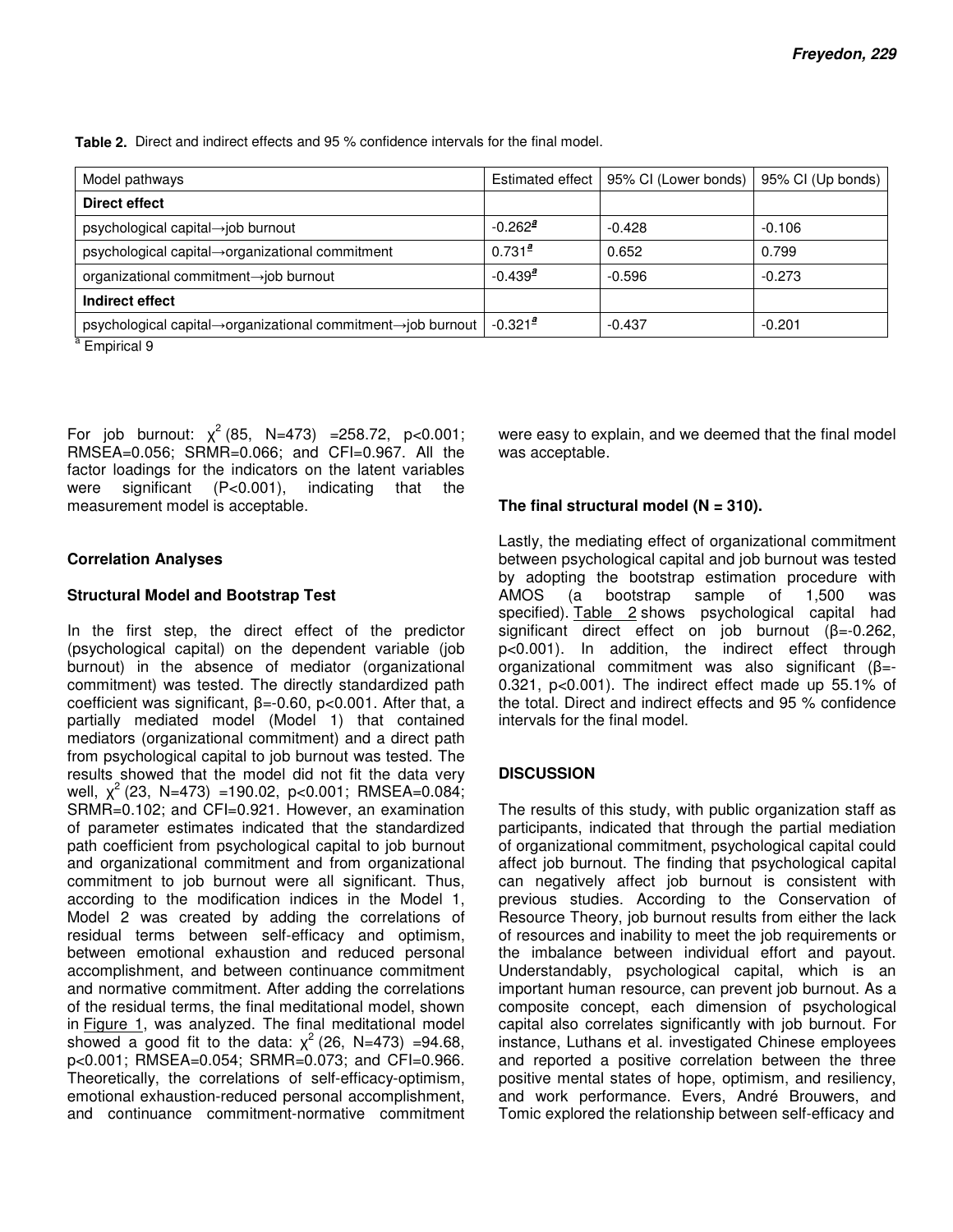job burnout among teachers, and their results indicated that teacher self-efficacy was related to their burnout level, in which teachers with strong self-efficacy seemed to be more prepared to experiment and to implement new educational practices

Optimistic individuals are less likely to experience burnout, as they make more attributions for positive events, are able to posit positive explanations for work events, possess positive attitudes, and are able to cope more easily in the face of different types of occupational stress. Resilience is the ability of an individual to adjust positively to adversity, such that individuals with higher levels of resiliency recover more easily from frustration and failure, and this adaptive capability can significantly help one withstand the fatigue and emotional exhaustion caused by work stress. Hope is the process of thinking about goals, the ways to achieve those goals, and the motivation to accomplish those goals. Research suggests that individuals with more hope typically have clear work objectives, formulate practical action plans to meet their objectives, and work hard to meet these objectives; hence, they are less likely to experience the negative effects of burnout. Since psychological capital is the generic concept of self-efficacy, optimism, resiliency, and hope, nurses with greater psychological capital would naturally experience lower levels of burnout. This finding suggests the importance of nurturing self-confidence and positive coping styles among nurses at work and training them to handle stressful events. When nurses are hopeful about their jobs, have optimistic attitudes, and possess high levels of endurance and adaptability, their physical, emotional, and psychological depletion will be minimal, and they will not easily experience job burnout.

The significant correlation between organizational commitment, on the one hand, and psychological capital and job burnout on the other, is consistent with the results of previous studies. In the current study, we focused on the moderating function of organizational commitment between psychological capital and job burnout. As attitude towards the organization, organizational commitment refers to the ground for the willingness of an individual to remain in the organization. Employees with greater levels of psychological capital are more likely to be dedicated to their assignments, to have a strong sense of duty, and to respond resolutely to adversity. They also identify more strongly with the team, enjoy more harmonious interpersonal relationships, and are more willing to contribute to the organization. Thus, such employees possess greater organizational commitment. Wegge et al. found that a strong team identity is correlated with lower levels of emotional exhaustion and cynicism and higher levels of individual accomplishment. We believe that individuals with greater psychological capital are more willing to contribute to the organization and to identify more strongly with the team. Therefore, they are able to receive all kinds of support

from the organization and have higher levels of occupational happiness. The present study provides evidence in confirmation of this pathway of influence.

Based on the results of the present study, we can conclude that enhancing psychological capital is an effective strategy for increasing organizational identity and reducing job burnout. As the psychological resource of an individual, psychological capital can indeed be developed and enhanced. Luthans et al. proposed a number of possible methods such development. For example, an effective strategy for developing self-efficacy and self-confidence among employees is to allow employees to experience success. For example, management can help employees achieve goals or allow them to observe the successful results of continued efforts of others with similar backgrounds and circumstances. Another strategy is to train employees to use the stepping method to decompose personal goals into more manageable sub-goals, to enjoy the process of realizing the goal rather than to be solely preoccupied with the final result, and to be ready and willing to persevere when faced with obstacles and difficulties. Employees can also be trained to tolerate past events and accept their past mistakes, failures, and setbacks. Employees should be encouraged to appreciate the present and to be grateful for the positive aspects of their present lives. They should seek opportunities for future improvement and development, view future uncertainties as opportunities for development and progress, and face tomorrow with a positive, welcoming, and confident attitude.

#### **REFERENCES**

- Wright TA, Cropanzano R (2004). The Role of Psychological Well-Being in Job Performance: A Fresh Look at an Age-Old. Quest - Organizational Dynamics, 33(4): 338-351.
- Diener E (2000). Subjective well-being: The science of happiness and a proposal for a national index. Am Psychol, 55(1): 34-43.
- Judge TA, Thoresen CJ, Bono JE, Patton GK (2001). The job satisfaction–job performance relationship: A qualitative and quantitative review. Psychol Bull, 127(3): 376-407]
- Hakanen JJ, Perhoniemi R, Toppinen-Tanner S (2008). Positive gain spirals at work: From job resources to work engagement, personal initiative and work-unit innovativeness. Journal of Vocational Behavior, 73(1): 78-91
- Lyubomirsky S, King L, Diener E (2005). The benefits of frequent positive affect: Does happiness lead to success? Psychol Bull, 131(6): 803-855.
- Yan X, Su J (2012). Core self-evaluations mediators of the influence of social support on job involvement in hospital nurses. Social Indicators Research, 113(1): 299-306
- Zhang J, Wu Q, Miao D, Yan X, Peng J (2013). The Impact of Core Self-evaluations on Job Satisfaction: The Mediator Role of Career. Commitment - Social Indicators Research: 1-14
- Panatik S, Rajab A, Shaari R, Shah IM, Rahman HA et al. (2012). Impact of work-related stress on well-being among academician in Malaysian Research University. Meeting of International Conference on Education and Management Innovation. Singapore: IACSIT Press.